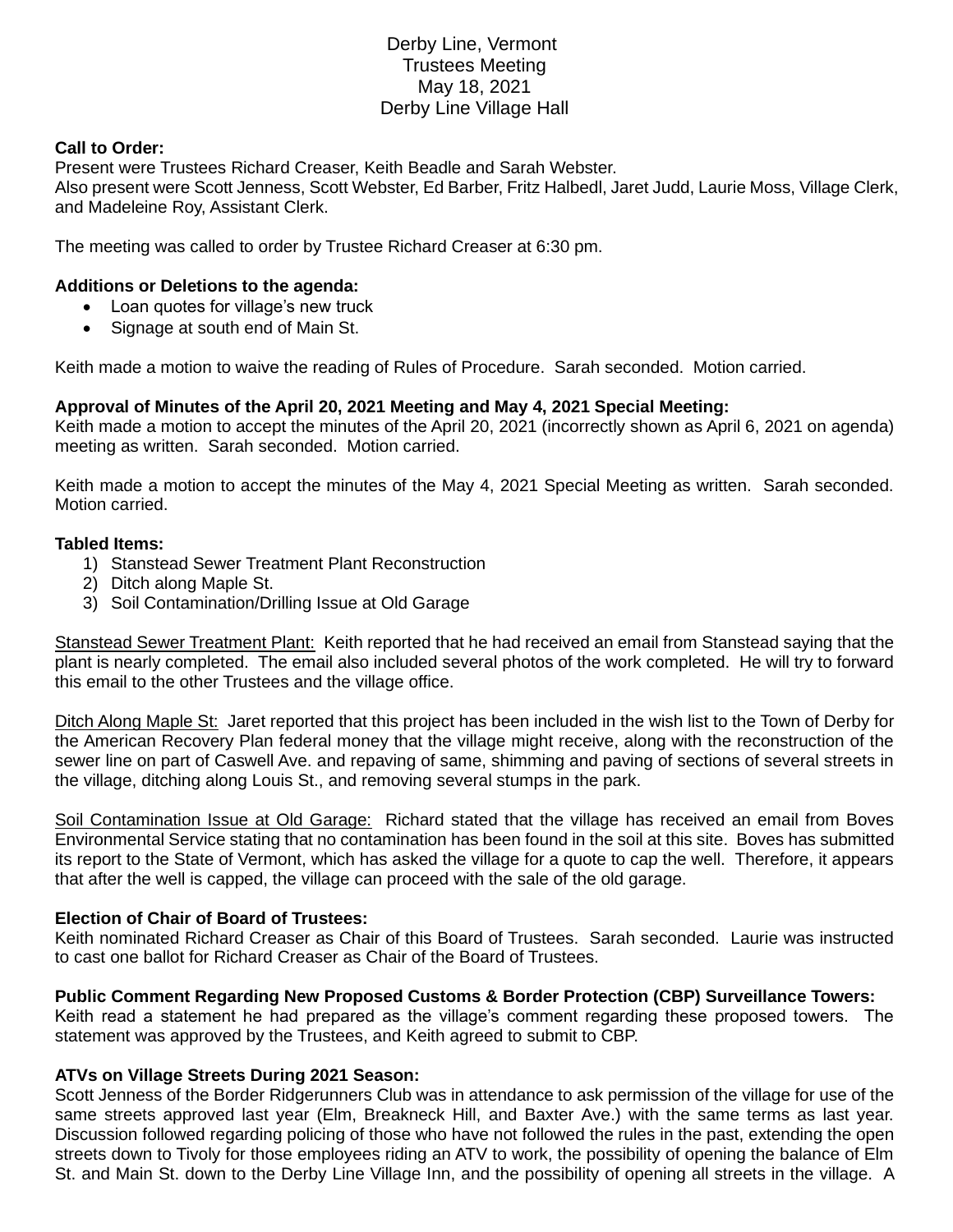village ordinance has been drafted and is being reviewed by the Vermont League of Cities & Towns. Scott Jenness agreed that an ordinance should be in place to assist in law enforcement.

Keith made a motion to grant ATVs permission to use Elm St., Breakneck Hill and Baxter Ave. plus the extension of Baxter Ave. down to Tivoly Inc. with the provision that they can also use the balance of Elm St. and Main St. down to the Derby Line Village Inn when the State of Vermont gives its permission for the use of Main St., which is a state highway. Seconded by Sarah. Motion carried.

# **Credit or Debit Card for the Village:**

Laurie asked if she could obtain a credit or debit card in the name of the village to avoid using her personal card when making village purchases, for which sales tax has been charged.

Keith made a motion to instruct the Village Clerk to apply for a debit or credit card in the name of the village for village purchases. Sarah seconded. Motion carried.

# **Tenco Contract for Equipment on New Village Truck:**

The Tenco contract has been received for installation on the coming new village truck of a new dump body, hydraulic system, lighting system, flaps, hitch, etc. in the amount of \$37,656.

Sarah made a motion to authorize the Trustees to sign the agreement with Tenco to install the equipment named on the new truck. Keith seconded. Motion carried.

# **Loan for New Village Truck & Equipment for \$50,656:**

Laurie presented two loan quotes acquired from the Community National Bank (5-year fixed at 1.9%) and the Passumpsic Savings Bank (5-year fixed at 1.49%).

Keith made a motion to accept the quote from the Passumpsic Savings Bank of 1.49% for 5-year fixed with monthly payments. Sarah seconded. Motion carried.

# **School Bus Stop at South End of Main St:**

Richard reported that he received an email from a resident at the south end of Main St. complaining about cars traveling too fast heading north into the village on Route 5. It is a blind corner where children are waiting for the school bus. The resident asked if the village could put up a sign, such as "School Bus Stop Ahead". Jaret noted that Brian has reached out to VTrans which has indicated they will come up to look at the area and see what can be done. Brian has also contacted the Sheriff's Dept. to ask for more patrols during school bus stop times.

#### **Business from Trustees, Treasurer and Road Foreman:**

Caswell & Valentine Ave Repairs: Jaret reported that he has the manhole cover ordered for Caswell Ave. as well as the piping for Valentine Ave. The Farmyard Store has indicated that they will hold the prices quoted for these items even though prices are going up dramatically every day.

Ballfield Upgrades: Jaret stated that instead of having Ducharme Excavating spread the added dirt in the ballfield, he did it himself with his own tractor saving the village \$550.00.

May 22, 2021 NCUHS Prom: Jaret reported that the electrical system in the park has been tested and connected. However, the village may want to upgrade this system in the future as some of it is located underground in a wet area. Laurie noted that she has requested a Certificate of Insurance from the school for this event. Also, in case of rain that night, the prom attendees will be able to use the village hall and the fire station. The fireworks have been approved by Fire Chief, Craig Ellam.

Village Flower Beds: Jaret stated that instead of hiring someone to weed the flower beds this spring, they will do it themselves. He also stated that the fountain and some playground equipment will be repainted.

Village Hall Painting: Keith remarked how good the inside of the hall looks with the new paint, curtains and new racks for tables and chairs.

Trucks Parked on Binnemeg: Jaret again brought up the one and two trucks always parked in the travel portion of the road on Binnemeg by one of the residents there. He has been told repeatedly that he is in violation. Sarah agreed to contact the Sheriff's Dept. to see what can be done.

#### **New Business from the Audience:**

Scott Webster complained about a neighbor's persistent barking dog. The village has a Noise Ordinance, but it may not apply for daytime hours. Scott was instructed to contact the Town of Derby's Animal Control Officer.